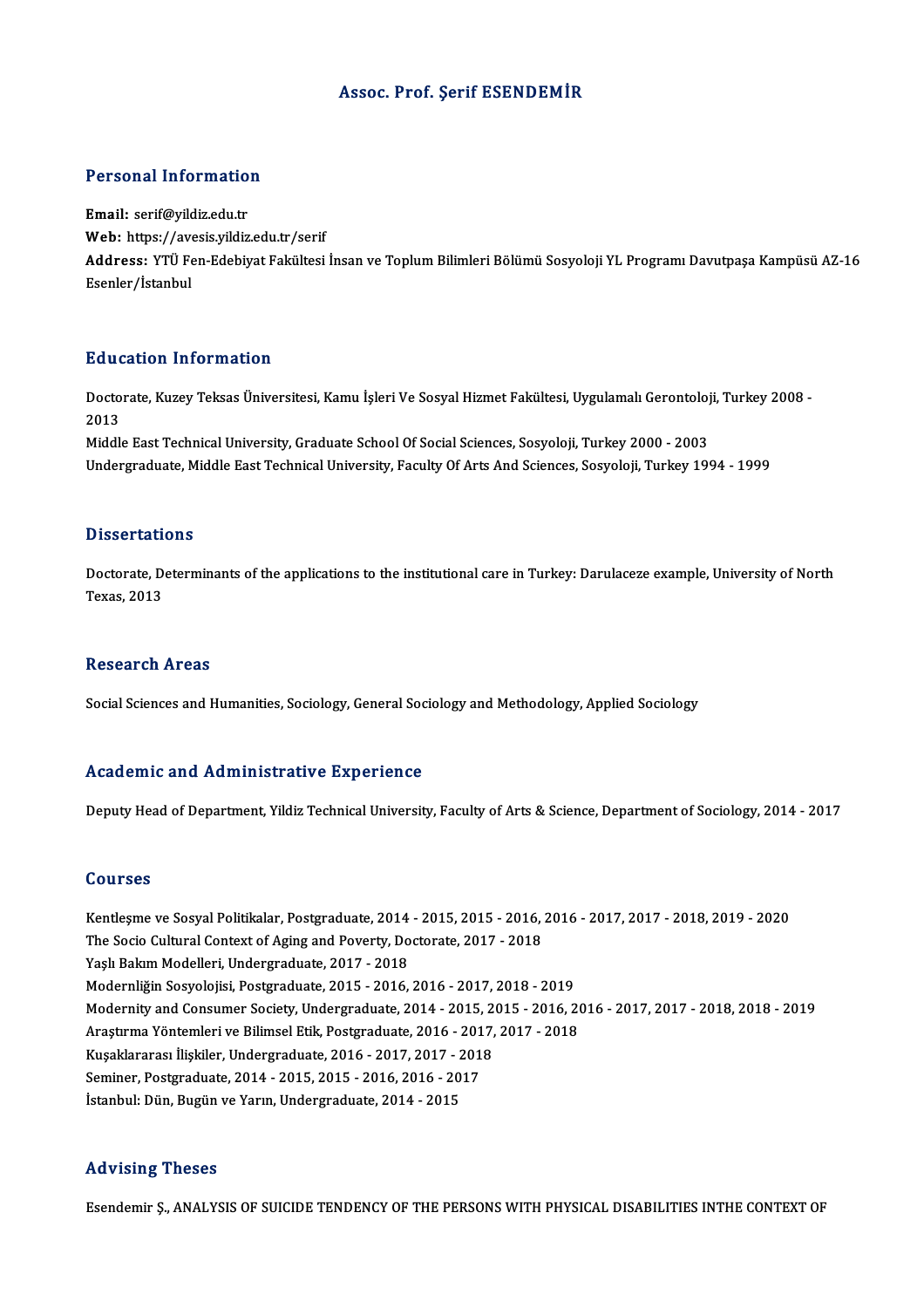DISCRIMINATION,Postgraduate,G.NALÇAKAR(Student),2020 Esendemir Ş., İstanbul'daki yoksul gençlerin tüketim alışkanlıkları için mekân kullanımları, Postgraduate,<br>E.YILMAZ(Student), 2019 DISCRIMINATION, Postgra<br>Esendemir Ş., İstanbul'dak<br>E.YILMAZ(Student), 2019<br>Feendemir S., Kutsel ve sel Esendemir Ş., İstanbul'daki yoksul gençlerin tüketim alışkanlıkları için mekân kullanımları, Postgraduate,<br>E.YILMAZ(Student), 2019<br>Esendemir Ş., Kutsal ve seküler düalizminde seküler kutsallığın kuramsal bir değerlendirmes E.YILMAZ(Student), 2019<br>Esendemir Ş., Kutsal ve sel<br>M.AKGÜN(Student), 2019<br>Esendemir S. Yaslı erkek b M.AKGÜN(Student), 2019<br>Esendemir Ş., Yaşlı erkek bireylerin mekan tercihleri: İstanbul örneği, Postgraduate, M.MÜCAHİD(Student), 2019 M.AKGÜN(Student), 2019<br>Esendemir Ş., Yaşlı erkek bireylerin mekan tercihleri: İstanbul örneği, Postgraduate, M.MÜCAHİD(Student), 2019<br>Esendemir Ş., Türk kültürünün İstanbul'daki Sudanlı öğrenciler üzerindeki etkisi, Postgr Esendemir Ş., Yaşlı erkek bireylerin mekan tercihleri: İstanbul örneği, Postgraduate, M.MÜCAHİD(Student), 2019<br>Esendemir Ş., Türk kültürünün İstanbul'daki Sudanlı öğrenciler üzerindeki etkisi, Postgraduate, S.AHMED(Student Esendemir Ş., Türk kültürü<br>Esendemir Ş., Engellilere Yo<br>N.Gökmen(Student), 2017<br>Esendemir S. Kentsel Dönü Esendemir Ş., Engellilere Yönelik Kaynaştırma Eğitiminin Sosyal Dışlanma Bakımından İncelenmesi, Postgraduate,<br>N.Gökmen(Student), 2017<br>Esendemir Ş., Kentsel Dönüşüm Sürecinin Bireylerin Gündelik Hayat PratikleriÜzerindeki N.Gökmen(Student), 2017<br>Esendemir Ş., Kentsel Dönüşüm Sürecinin Bireylerin Gün<br>Mahallesi Örneği, Postgraduate, E.Arslan(Student), 2017

# Mahallesi Örneği, Postgraduate, E.Arslan(Student), 2017<br>Jury Memberships

Post Graduate, İdeolojik Olarak Sinizm: İklim Değişikliği ve Giddens Paradoksu, Tez Savunma Jürisi, June, 2017 yar y "Atemberlempe<br>Post Graduate, İdeolojik Olarak Sinizm: İklim Değişikliği ve Giddens Paradoksu, Tez Savunma Jürisi, June, 2017<br>Doctorate, Katmerli Ayrımcılık: 65 Yaş Üstü Kişilerle Yapılan Niteliksel Araştırma, İstanbu Post Graduate, İdeolojik Olarak Sinizm<br>Doctorate, Katmerli Ayrımcılık: 65 Yaş<br>2016, Tez Savunma Jürisi, June, 2017<br>Cempetition, TÜPİTAK 48, Lise Öğrene Doctorate, Katmerli Ayrımcılık: 65 Yaş Üstü Kişilerle Yapılan Niteliksel Araştırma, İstanbul Sancaktepe ve Şiş<br>2016, Tez Savunma Jürisi, June, 2017<br>Competition, TÜBİTAK 48. Lise Öğrencileri Araştırma Projeleri Bölge Yarışm

Competition, TÜBİTAK 48. Lise Öğrencileri Araştırma Projeleri Bölge Yarışması , TÜBİTAK, February, 2017<br>Articles Published in Other Journals

rticles Published in Other Journals<br>I. Türkiye'de Yaşlılık Algısı: Yaşlı Ayrıcalığı ve Ayrımcılığı Üzerine Bir İnceleme<br>REENDEMİR S Türkiye'de Ya<br>Türkiye'de Ya<br>ESENDEMİR Ş. Türkiye'de Yaşlılık Algısı: Yaşlı Ayrıcalığı ve Ayrımcılığı Üzerine Bir İnceleme<br>ESENDEMİR Ş.<br>Maarif Mektepleri Uluslararası Sosyal ve Beşeri Bilimler Dergisi, vol.4, no.2, pp.23-35, 2021 (Refereed Journals of ESENDEMİR Ş.<br>Maarif Mektepleri I<br>Other Institutions)<br>The Benresentati

Maarif Mektepleri Uluslararası Sosyal ve Beşeri Bilimler Dergisi, vol.4, no.2, pp.23-35, 20<br>Other Institutions)<br>II. The Representation of the Persons with Disabilities in Turkish Drama Series<br>Feondomin S. Nelseltar C

Other Institutions)<br>The Representation of<br>Esendemir Ş., Nalçakar G.<br>SOPİDER ((Sosual Bilimle Esendemir Ş., Nalçakar G.<br>SOBİDER ((Sosyal Bilimler Dergisi / The Journal of Social Science), vol.6, no.40, pp.581-596, 2019 (Refereed

Esendemir Ş., Nalçakar G.<br>SOBİDER ((Sosyal Bilimler Der<br>Journals of Other Institutions)<br>Yoslanma ve Mekân Üzerina

### III. Yaşlanma ve Mekân Üzerine: Türkiye'de Yaşlı Erkek Bireylerin Camii ve Kahvehane Kullanımlarının<br>Analizi Journal<mark>s</mark><br>Yaşlanı<br>Analizi Yaşlanma ve Mekân Üz<br>Analizi<br>Esendemir Ş., Sağman M.<br>Asadamia Bayiaw of Hum

Academic Review of Humanities and Social Sciences, vol.2, no.1, pp.19-36, 2019 (International Refereed University Journal) Esendem<br>Academie<br>Journal)<br>Vaslanm Academic Review of H<br>Journal)<br>IV. Yaşlanmayı Aşmak<br>Esendemir S Journal)<br>Y<mark>aşlanmayı</mark><br>Esendemir Ş.<br>İncan Tonlum

- -

Esendemir Ş.<br>İnsan Toplum Bilimleri, vol.9, no.2, pp.161-164, 2018 (Journal Indexed in ESCI)

- Esendemir Ş.<br>İnsan Toplum Bilimleri, vol.9, no.2, pp.161-164, 2018 (Journ<br>V. Yaşa Dayalı Yoksuluk ve Bir Çare Olarak Darülaceze<br>Feondomir S. İnsan Toplum<br>Yaşa Dayalı<br>Esendemir Ş.<br>Kanı na 1 nn Yaşa Dayalı Yoksuluk ve Bir Çare Olarak Darülaceze<br>Esendemir Ş.<br>Kapı, no.1, pp.62-63, 2018 (National Non-Refereed Journal)<br>Sultan Abdülbamid II's Leadershin in Caring for the L
	-

### Esendemir Ş.<br>Kapı, no.1, pp.62-63, 2018 (National Non-Refereed Journal)<br>VI. Sultan Abdülhamid II's Leadership in Caring for the Eldery and Mission of the Darülaceze He<br>Founded Kapı, no.1,<br><mark>Sultan Ab</mark><br>Founded<br>Esendemin Sultan Abdü<br>Founded<br>Esendemir Ş.<br>Sebelara Pull Founded<br>Esendemir Ş.<br>Scholars Bulletin, vol.3, no.10, pp.459-463, 2017 (Refereed Journals of Other Institutions)<br>İstanbul da Yaslanmak İstanbul da Yaslıların Mayaut Durumu Anastırması

## Esendemir Ş.<br>Scholars Bulletin, vol.3, no.10, pp.459-463, 2017 (Refereed Journals of Other Instit<br>VII. İstanbul da Yaşlanmak İstanbul da Yaşlıların Mevcut DurumuAraştırması<br>ESENDEMIR S Scholars Bullet<br>İstanbul da Y<br>ESENDEMİR Ş. İstanbul da Yaşlanmak İstanbul da Yaşlıların Mevcut DurumuAraştırması<br>ESENDEMİR Ş.<br>İnsan & Toplum, vol.6, no.1, pp.221-223, 2016 (Refereed Journals of Other Institutions)<br>A Searsh of Alternative Mademity by Sewid Jamal al

ESENDEMIR \$.<br>
Insan & Toplum, vol.6, no.1, pp.221-223, 2016 (Refereed Journals of Other In:<br>
VIII. A Search of Alternative Modernity by Sayyid Jamal al Din al Afghani<br>
Esendemir \$. İnsan & Topl<br><mark>A Search of</mark><br>Esendemir Ş.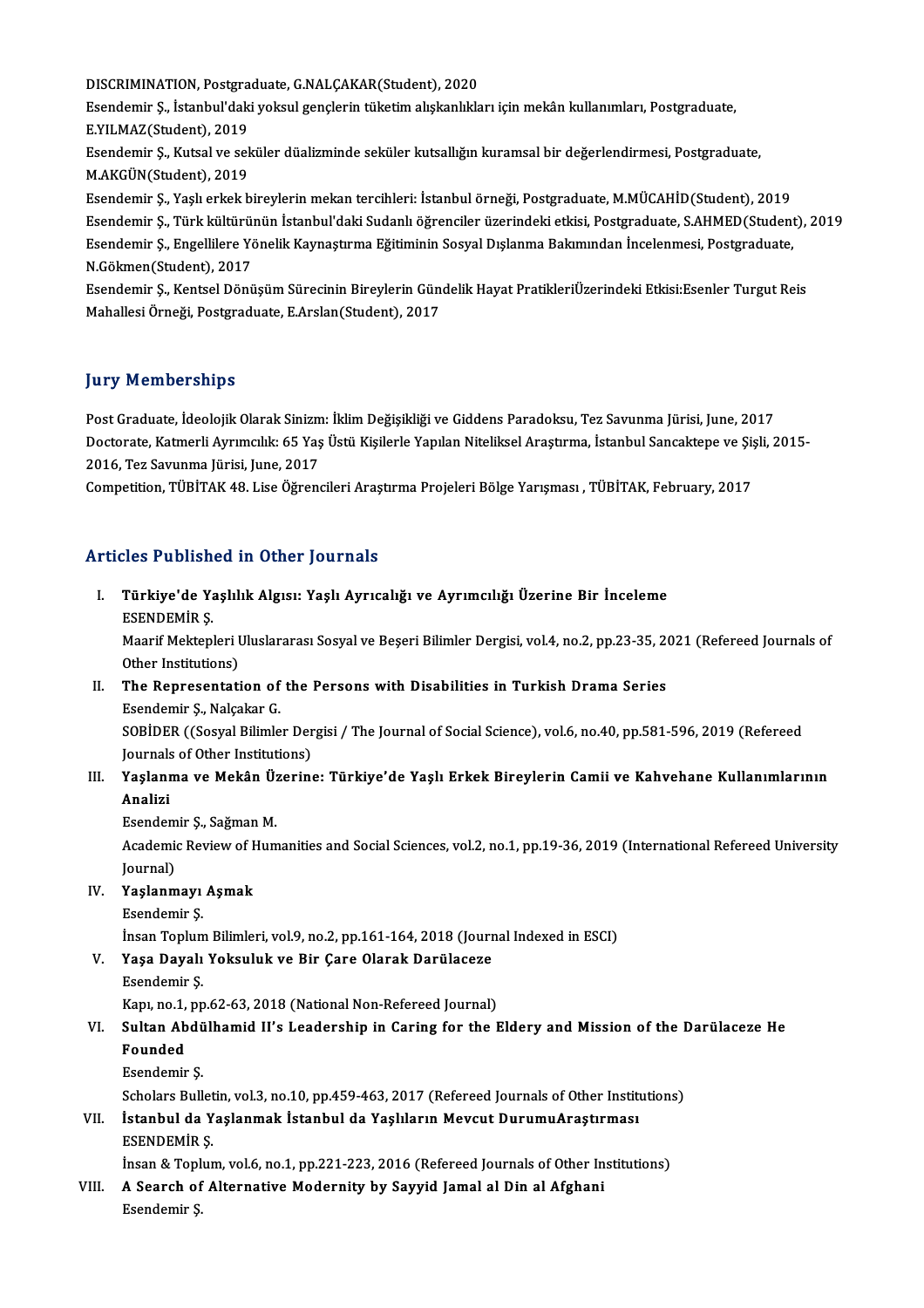Scholars Bulletin, vol.2, no.3, pp.146-148, 2016 (Refereed Journals of Other Institutions)<br>The Nature of Leadership in Beeneet of the Werk and Organization in Turkey

Scholars Bulletin, vol.2, no.3, pp.146-148, 2016 (Refereed Journals of Other Institutions)<br>IX. The Nature of Leadership in Respect of the Work and Organization in Turkey Scholars Bull<br>The Nature<br>Esendemir Ş. The Nature of Leadership in Respect of the Work and Organization in Turkey<br>Esendemir Ş.<br>International Journal of Current Research, vol.8, no.3, pp.27960-27963, 2016 (Refereed Journals of Other<br>Institutional Esendemir Ş.<br>International<br>Institutions)<br>The Limits

International Journal of Current Research, v<br>Institutions)<br>X. The Limits of Aging Services in Turkey<br>ESENDEMIR S Institutions)<br>The Limits of<br>ESENDEMİR Ş.<br>International Is ESENDEMIR \$.<br>International Journal of Sciences, vol.5, no.2, pp.59-62, 2016 (Refereed Journals of Other Institutions) ESENDEMIR \$.<br>International Journal of Sciences, vol.5, no.2, pp.59-62, 20<br>XI. Rethinking Sustainable Living for the Older Adults<br>Feendemir S. International<br>Rethinking :<br>Esendemir Ş.<br>International

Rethinking Sustainable Living for the Older Adults<br>Esendemir Ș.<br>International Journal of Current Multidisciplinary Studies, vol.2, no.1, pp.120-122, 2016 (Refereed Journals of<br>Other Institutions) Esendemir Ş.<br>International Journ<br>Other Institutions)<br>Aging in Place an International Journal of Current Multidisciplinary Studies, vol.2, no.1, pp.120-122, 2016 (Re<br>Other Institutions)<br>XII. Aging in Place and the Basic Parameters of Geographical Gerontology in Turkey<br>Feondomin S

## Other Institutions)<br>XII. Aging in Place and the Basic Parameters of Geographical Gerontology in Turkey<br>Esendemir Ş. Aging in Place and the Basic Parameters of Geographical Gerontology in Turkey<br>Esendemir Ş.<br>TURKISH JOURNAL OF SOCIOLOGY-SOSYOLOJI DERGISI, vol.36, pp.425-429, 2016 (Journal Indexed in ESCI)<br>Understanding and Evoluating of

## Esendemir Ş.<br>TURKISH JOURNAL OF SOCIOLOGY-SOSYOLOJI DERGISI, vol.36, pp.425-429, 2016 (Journal Indexe<br>XIII. Understanding and Evaluating of Leisure Activities The Cases of Istanbul and Denton TURKISH JOU<br>Understand<br>Esendemir Ş.<br>International

### Esendemir Ş

Understanding and Evaluating of Leisure Activities The Cases of Istanbul and Denton<br>Esendemir Ş.<br>International Journal of Development Research, vol.5, no.12, pp.6398-6400, 2015 (Refereed Journals of Other<br>Institutions) International Journal of Development Research, vol.5, no.12, pp.6398-6400, 201<br>Institutions)<br>XIV. The Perception of Alzheimer s Disease in the Social Context of Turkey<br>Feandamin S

Institutions)<br>The Percept<br>Esendemir Ş.<br>Scholars Bull The Perception of Alzheimer s Disease in the Social Context of Turkey<br>Esendemir S.<br>Scholars Bulletin, vol.1, no.10, pp.276-279, 2015 (Refereed Journals of Other Institutions)<br>Toward a Now Consentualization of Citizenship i Esendemir Ş.<br>Scholars Bulletin, vol.1, no.10, pp.276-279, 2015 (Refereed Journa<br>XV. Toward a New Conceptualization of Citizenship in Turkey

Scholars Bull<br>Toward a N<br>Esendemir Ş.<br>International

Toward a New Conceptualization of Citizenship in Turkey<br>Esendemir Ş.<br>International Journal of Sociology and Anthropology, vol.7, no.10, pp.219-222, 2015 (Refereed Journals of Other<br>Institutions) Esendemir Ş.<br>International<br>Institutions)<br>Kontin Kölv International Journal of Sociology and Anthropology, vol.7, no.10, pp.219-222, 2015 (Refereed Journals of Other<br>Institutions)<br>XVI. Kentin Kökeni, Muhafazakâr ve Modernist Halleri/Origin, Conservative and Modernist Conditio

## Institution<br>Kentin K<br>the City Kentin Köke<br>the City<br>Esendemir Ş.<br>Sebir ve Med the City<br>Esendemir Ş.<br>Şehir ve Medeniyet, vol.5, no.9, pp.32-37, 2015 (Other Refereed National Journals)<br>Kontin Kökeni Muhafarakân ve Medernist Halleri

## Esendemir Ş.<br>Şehir ve Medeniyet, vol.5, no.9, pp.32-37, 2015 (Other R<br>XVII. Kentin Kökeni Muhafazakâr ve Modernist Halleri<br>ESENDEMIR S Şehir ve Meder<br><mark>Kentin Köken</mark><br>ESENDEMİR Ş.<br>Sebir ve Meder

Kentin Kökeni Muhafazakâr ve Modernist Halleri<br>ESENDEMİR Ş.<br>Şehir ve Medeniyet, vol.5, no.9, pp.32-37, 2015 (Other Refereed National Journals)<br>What are Old Beerle fer?

## ESENDEMIR \$.<br>\$ehir ve Medeniyet, vol.5, no.<br>XVIII. What are Old People for? Sehir ve Med<br>What are Ol<br>Esendemir Ş.<br>The Jounnal e

#### Esendemir Ş.

The Journal of Aging in Emerging Economies, vol.3, no.2, pp.92-93, 2011 (International Refereed University Journal) The Journal of Aging in Emerging Economies, vol.3, no.2, pp.92-93, 2011 (International Refereed University<br>Journal)<br>XIX. The Birth of Nursing Home Phenomenon in Ottoman-Turkish Society: The Case of Darülaceze

## Journal)<br>The Birth of Nursing Hom<br>(Almshouse) in Istanbul<br>Econdomir S. Ingman S. B The Birth of Nursing He<br>(Almshouse) in Istanbu<br>Esendemir Ş., Ingman S. R.<br>Journal of Aging in Emergi (Almshouse) in Istanbul<br>Esendemir Ş., Ingman S. R.<br>Journal of Aging in Emerging Economies, vol.3, no.1, pp.17-23, 2011 (Refereed Journals of Other Institutions)<br>The Nature of Community Service in Turkey, The Case of Istanb

## Esendemir Ş., Ingman S. R.<br>Journal of Aging in Emerging Economies, vol.3, no.1, pp.17-23, 2011 (Refereed Journals of Other Institutions)<br>XX. The Nature of Community Service in Turkey: The Case of Istanbul's Gecekondu ( Journal<br><mark>The Na</mark><br>Areas.<br>Esende The Nature<br>Areas.<br>Esendemir Ş.<br>Journal of Ag

Areas.<br>Esendemir Ş.<br>Journal of Aging in Emerging Economies, vol.2, no.2, pp.93-100, 2010 (Refereed Journals of Other Institutions)<br>Qamanlı Türk Avdınının Batı Algısından AB Bolitikasına

### Esendemir Ş.<br>Journal of Aging in Emerging Economies, vol.2, no.2, pp.93-100<br>XXI. Osmanlı-Türk Aydınının Batı Algısından AB Politikasına<br>Esendemir Ş. Journal of Ag<br>**Osmanlı-Tür**<br>Esendemir Ş.<br>Terkina na <sup>26</sup> Osmanlı-Türk Aydınının Batı Algısından AB Politikasına<br>Esendemir Ş.<br>Tezkire, no.29, pp.137-148, 2002 (Other Refereed National Journals)<br>Medya ve Canaaklikı Kamananın Yanaıtmadıkları Esendemir Ş.<br>Tezkire, no.29, pp.137-148, 2002 (Other Refereed Nati<br>XXII. Medya ve Gerçeklik: Kameranın Yansıtmadıkları

## Tezkire, no.29<br>**Medya ve G<br>Esendemir Ş.<br>Editën no.1** Medya ve Gerçeklik: Kameranın Yansıtmadıkları<br>Esendemir Ş.<br>Editör, no.1, pp.8-9, 2002 (National Non-Refereed Journal)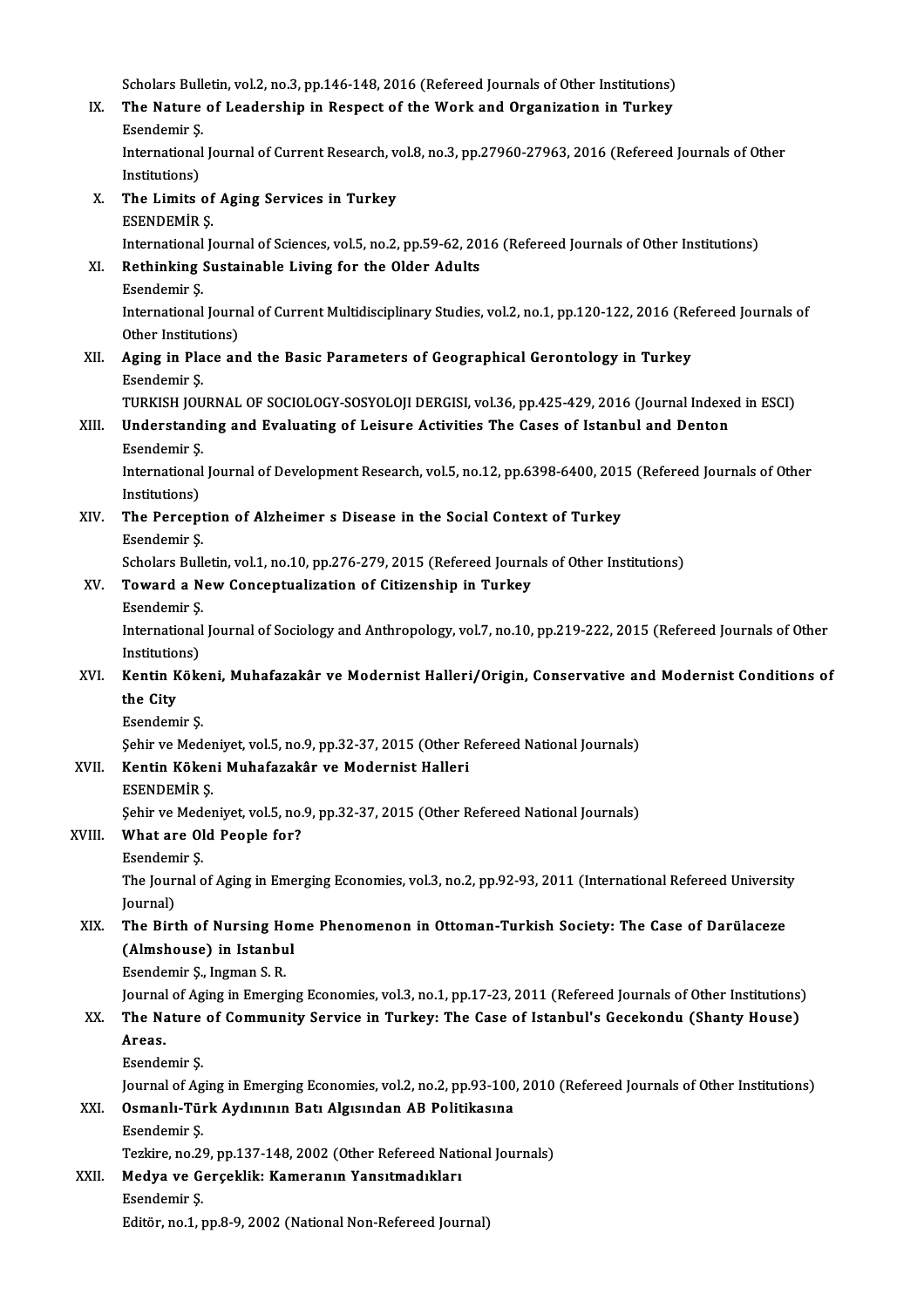### XXIII. Sinema ve Gerçeklik: Beyaz Perdenin Arkası<br>Feendemin S Sinema ve G<br>Esendemir Ş.<br>Terkine ne 22 Esendemir Ş.<br>Tezkire, no.22, pp.98-105, 2001 (Other Refereed National Journals)

#### XXIV. Modernliğe Yaklaşım(lar), Tarih ve Bilinç

#### Esendemir Ş.

Tezkire, no.20, pp.82-90, 2001 (Other Refereed National Journals)

## 1ezkire, no.20, pp.82-90,<br>Books & Book Chapters OOks & Book Chapters<br>I. Yaşlılık ve Mahremiyet<br>ESENDEMİR S

### I. Yaşlılık ve Mahremiyet<br>ESENDEMİR Ş.

Yaşlılık ve Mahremiyet<br>ESENDEMİR Ş.<br>in: Tüm Yönleriyle Mahremiyet, Albayrak, Hale Şule, Editor, T. C. Aile ve Sosyal Hizmetler Bakanlığı Aile ve Toplum<br>Hirmetleri Cenel Müdürlüğü, Ankara, pp.279, 289, 2022 ESENDEMİR Ş.<br>in: Tüm Yönleriyle Mahremiyet, Albayrak, Hale Şule, Edit<br>Hizmetleri Genel Müdürlüğü, Ankara, pp.279-289, 2022<br>Sesyal Doğisimin Demosrafik Boyutu; Yaslılık ve ( Hizmetleri Genel Müdürlüğü, Ankara, pp.279-289, 2022

II. Sosyal Değişimin Demografik Boyutu: Yaşlılık ve Göç<br>ESENDEMİR S.

Sosyal Değişimin Demografik Boyutu: Yaşlılık ve Göç<br>ESENDEMİR Ş.<br>in: Türkiye'de Göç Olgusu: Kimliğin ve Kültürün Dönüşümü, Ahmet Cihan, Editor, Akademik Kitaplar, İstanbul,<br>nn 220 247 2020 ESENDEMIR Ş.<br>in: Türkiye'de Göç<br>pp.239-247, 2020<br>Slabal Damasına in: Türkiye'de Göç Olgusu: Kimliğin ve Kültürün Dönüşümü, Ahmet Cihan, Editor, Akademik<br>pp.239-247, 2020<br>III. Global Demographics and the Management of Long-Term Services and Supports<br>MeSureneu Feld M. H. Melineri G. Gele

## pp.239-247, 2020<br>III. Global Demographics and the Management of Long-Term Services and Supports<br>McSweeney Feld M. H. , Molinari C., Cole M., ESENDEMİR Ş., Mei X.

Global Demographics and the Management of Long-Term Services and Supports<br>McSweeney Feld M. H. , Molinari C., Cole M., ESENDEMİR Ş., Mei X.<br>in: The Global Healthcare Manager: Competencies, Concepts, and Skills, Counte, Mic McSweeney Feld M. H. , Molinari C., Cole M., ESENDEMİR Ş., Mei X.<br>in: The Global Healthcare Manager: Competencies, Concepts, and Skills, Counte, Michael<br>Daniel J.and Aaronson, William E., Editor, AUPHA/HAP Book, Chicago, p in: The Global Healthcare Manager: Competencies, Concepts, a:<br>Daniel J.and Aaronson, William E., Editor, AUPHA/HAP Book, C<br>IV. Kent Mekân İlişkisi ve Kentsel Mekân Organizasyonları<br>ESENDEMİR S

# Daniel J.and Aa<br>**Kent Mekân İ**<br>ESENDEMİR Ş.<br>in:*V*ont Sosvol

ESENDEMİR Ş.<br>in: Kent Sosyoloji, Mustafa Talas ve Emin Yiğit, Editor, Lisans Yayıncılık, İstanbul, pp.288-302, 2017

## ESENDEMIR Ș.<br>in: Kent Sosyoloji, Mustafa Talas ve Emin Yiğit, Editor, Lisans Yayıncılık, İstanbul, pp.288-302, 2017<br>V. The Leadership of Turkey in Rethinking Citizenship and Human Rights in the Middle East with the<br>Ara in: Kent Sosyo<br><mark>The Leaders!</mark><br>Arab Spring.<br>ЕСЕМОЕМ<sup>ір</sup> S The Leadersh<br>Arab Spring.<br>ESENDEMİR Ş.

Arab Spring.<br>ESENDEMİR Ş.<br>in: Turkey s Foreign Policy Towards the Middle East Under the Shadow of the Arab Spring, İdris Demir, Editor, ESENDEMİR Ş.<br>in: Turkey s Foreign Policy Towards the Middle East Under the Shadow of<br>Cambridge Scholars Publishing, New Castle Upon Tyne, pp.153-169, 2017<br>Push Fostars of Institutionalization of Olden Adults in Turkey. in: Turkey s Foreign Policy Towards the Middle East Under the Shadov<br>Cambridge Scholars Publishing, New Castle Upon Tyne, pp.153-169, 20<br>VI. Push Factors of Institutionalization of Older Adults in Turkey

Cambridge Sch<br>Push Factors<br>ESENDEMİR Ş.<br>Lan Lambart A VI. Push Factors of Institutionalization of Older Adults in Turkey<br>ESENDEMIR \$.<br>Lap Lambert Academic Publishing, 2015

ESENDEMIR \$.<br>Lap Lambert Academic Publishing, 2015<br>VII. Constitution of Citizenship in Turkey Lap Lambert<br>Constitutior<br>Esendemir Ş. Constitution of Citizenship in Turkey<br>Esendemir Ş.<br>Lambert Academic Publishing, Saarbrücken, 2012<br>Türkiye'de ve Dünyada Vatandaslıkı Eski Ser

## Esendemir Ş.<br>Lambert Academic Publishing, Saarbrücken, 2012<br>VIII. Türkiye'de ve Dünyada Vatandaşlık: Eski Sorular, Yeni Arayışlar<br>Fsendemir S Lambert Acae<br>**Türkiye'de**<br>Esendemir Ş.<br><sup>Birlosik Anka</sup> <mark>Türkiye'de ve Düny</mark>a<br>Esendemir Ş.<br>Birleşik, Ankara, 2008

# ыгіеяк, Апкага, 2008<br>Refereed Congress / Symposium Publications in Proceedings

efereed Congress / Symposium Publications in Proceed<br>I. COVID-19 Pandemi Süreci'nde Yaşlı Kadın ve Sosyal Medya<br>ESENDEMIR S I. COVİD-19 Pandemi Süreci'nde Yaşlı Kadın ve Sosyal Medya<br>ESENDEMİR S. COVİD-19 Pandemi Süreci'nde Yaşlı Kadın ve Sosyal Medya<br>ESENDEMİR Ş.<br>7. Toplumsal Cinsiyet Adaleti Kongresi Pandemi Sürecinde Kadın, İstanbul, Turkey, 04 March 2021, pp.67-89<br>A DISCOURSE ANALYSIS ON THE COVID 19 RROCESS AN

ESENDEMIR Ş.<br>7. Toplumsal Cinsiyet Adaleti Kongresi Pandemi Sürecinde Kadın, İstanbul, Turkey, 04 March 2021, pp.67-89<br>II. A DISCOURSE ANALYSIS ON THE COVID-19 PROCESS AND OLDER ADULTS IN TURKEY: TWITTER<br>EXAMPLE **7. Toplumsa<br>A DISCOUI<br>EXAMPLE**<br>ESENDEMII A DISCOURSE ANALYSIS O<br>EXAMPLE<br>ESENDEMİR Ş., DEMİRBAŞ B.<br>WOPLD CONFERENCE ON BA EXAMPLE<br>ESENDEMIR Ş., DEMIRBAŞ B.<br>WORLD CONFERENCE ON PANDEMIC STUDIES-I, Ankara, Turkey, 01 May 2021, pp.7-11

III. Göç Gerontolojisi Bağlamında Mekânın Göçmen Yaşlılar Üzerindeki Etkisi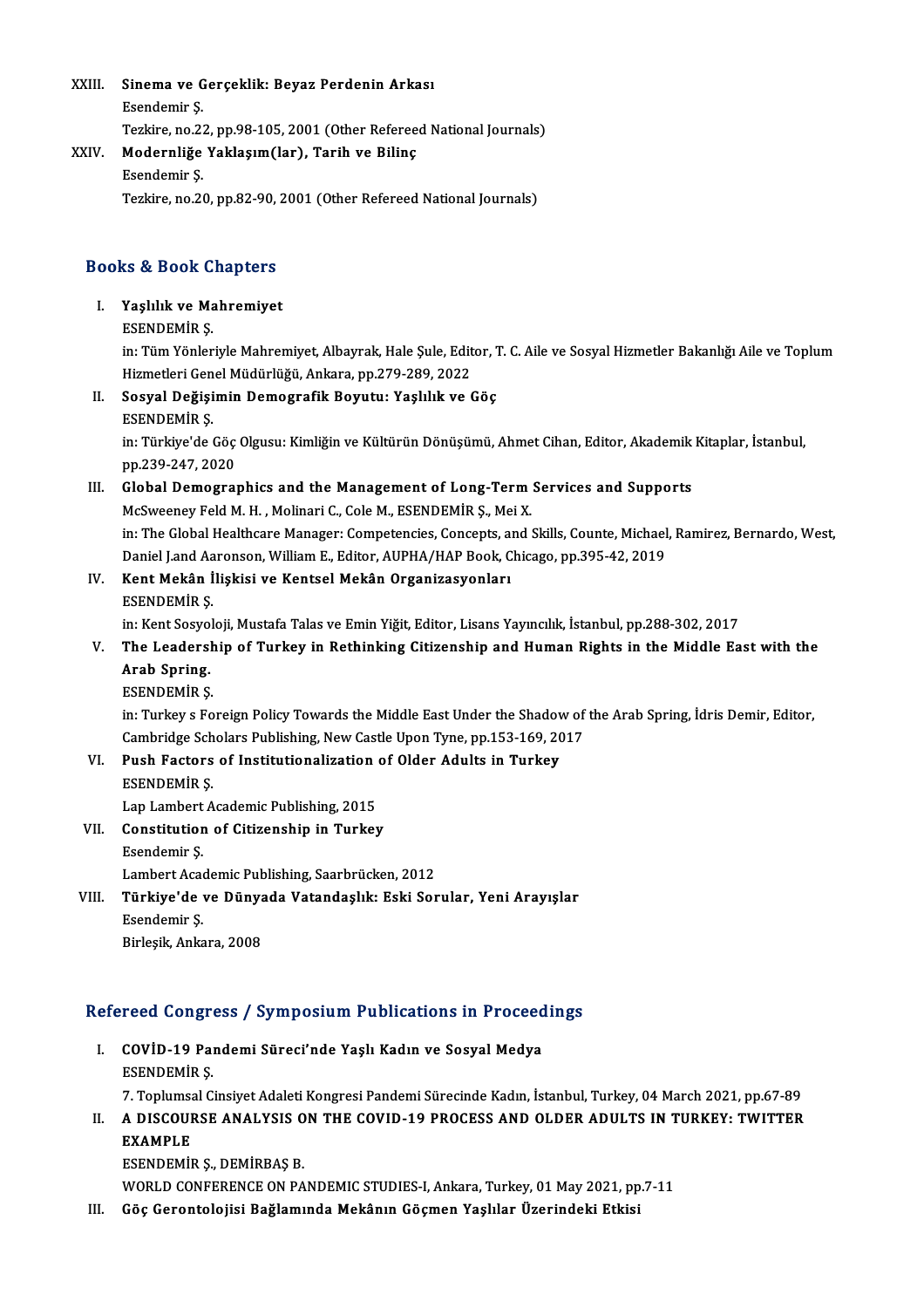|              | Esendemir Ş                                                                                                         |
|--------------|---------------------------------------------------------------------------------------------------------------------|
|              | 9. Sosyoloji Kongresi, Ankara, Turkey, 19 - 21 September 2019, pp.379-388                                           |
| IV.          | Kentteki Yaşlılık Algısının Aktif Yaşlanma Üzerindeki Etkisi                                                        |
|              | Esendemir Ş                                                                                                         |
|              | 1. Uluslararası Aktif Yaşlanma ve Kuşaklararası Dayanışma Kongresi, İstanbul, Turkey, 14 March 2019, pp.22-27       |
| V.           | Yaşlı Dostu Kent Kriterleri: İstanbul Örneği                                                                        |
|              | Esendemir Ş                                                                                                         |
|              | 4. Uluslararası Bilimsel Araştırmalar Kongresi, Yalova, Turkey, 14 - 17 February 2019, pp.657-668                   |
| VI.          | Türk Kültürünün İstanbul'daki Sudanlı Öğrenciler Üzerindeki Etkisi                                                  |
|              | Esendemir Ş., Ahmad S.                                                                                              |
|              | V. Yıldız Uluslararası Sosyal Bilimler Kongresi, İstanbul, Turkey, 13 - 14 December 2018, pp.122                    |
| VII.         | Yaşlı Ayrımcılığının Medya Boyutuna Sosyo-Gerontolojik Bir Bakış                                                    |
|              | Esendemir Ş                                                                                                         |
|              | Yaşlılık Atölyesi, İstanbul, Turkey, 01 October 2018 - 02 October 2108                                              |
| VIII.<br>IX. | Yaşa Dayalı Yoksulluk Halleri ve Bazı Çareleri                                                                      |
|              | Esendemir Ş                                                                                                         |
|              | Savaş, Göç ve Yoksulluk Sempozyumu, İstanbul, Turkey, 24 - 25 February 2018                                         |
|              | İstanbul Örneğinde Bir Yaşlı Dostu Şehir Ön İncelemesi/A Recce of Aging Friendly City with Istanbul                 |
|              | Case                                                                                                                |
|              | Esendemir Ş                                                                                                         |
|              | Kent Araştırmaları Enstitüsü ve İTÜ, İstanbul, Turkey, 11 - 13 May 2016, pp.818-825                                 |
| X.           | İstanbul Örneğinde Yaşlı Dostu Şehir Ön İncelemesi                                                                  |
|              | YAVUZ S., ESENDEMİR Ş.                                                                                              |
|              | II. Uluslararası Kent Araştırmaları Kongresi, İstanbul, Turkey, 11 - 13 May 2016                                    |
| XI.          | Share the Evidence About Age Related Social Policies for Older Adults in Turkey Within One of the                   |
|              | <b>Working Group</b>                                                                                                |
|              | Esendemir Ş.                                                                                                        |
|              | IFA Copenhagen 2016 Summit, Kobenhavn, Denmark, 17 - 19 April 2016                                                  |
| XII.         | Üsküdar'da Yaşlanmak                                                                                                |
|              | Esendemir Ş                                                                                                         |
|              | Uluslararası Üsküdar Sempozyumu VIII, İstanbul, Turkey, 21 - 23 November 2014, vol.2, pp.541-549                    |
| XIII.        | Mekândan Doğru Yaşlılığı Okumak Yeni Bir Mekân Gerontolojisine Doğru                                                |
|              | Esendemir Ş                                                                                                         |
|              | Yaşlılık Atölyesi, İstanbul, Turkey, 20 - 21 October 2015                                                           |
| XIV.<br>XV.  | Yaşlılara Yönelik Sosyal Hizmetlerin Örgütlenmesinde Liderlik ve Öncü Kurumlar                                      |
|              | Esendemir Ş                                                                                                         |
|              | 9. Sağlık ve Hastane İdaresi Kongresi Yaşlanan Dünyada Sağlığın Yönetimi, İstanbul, Turkey, 08 October 2015         |
|              | Pasif Yaşlanmaya Karşı Aile Merkezli Koruyucu Boş Zaman Etkinlikleri/Family-Centered Preventive                     |
|              | Leisure Activities Against Passive Aging                                                                            |
|              | Esendemir Ş.                                                                                                        |
|              | T.C. Aile ve Sosyal Politikalar Bakanlığı, İstanbul, Turkey, 14 - 16 May 2014, pp.153-158                           |
| XVI.         | Sultan II Abdülhamid in Yaşlılık Politikası ve Darülaceze Örneği                                                    |
|              | Esendemir Ş                                                                                                         |
|              | Sultan II. Abdülhamid Sempozyumu, İstanbul, Turkey, 10 February 2014                                                |
| XVII.        | Yaşlılığın ve Yoksulluğun Feminenleşmesi Bir Şehir Okuması                                                          |
|              | Esendemir Ş.                                                                                                        |
|              | Kent Yoksulluğu ve Aile Dostu Kalkınma Stratejileri Konferansı, İstanbul, Turkey, 25 January 2014                   |
| XVIII.       | The Evolution of Institutional Care in Turkey                                                                       |
|              | Esendemir Ş                                                                                                         |
|              | IFA and TURYAK International İstanbul Initiative on Ageing "Intergenerational Solidarity", İstanbul, Turkey, 4 - 06 |
|              | October 2013, pp 81                                                                                                 |